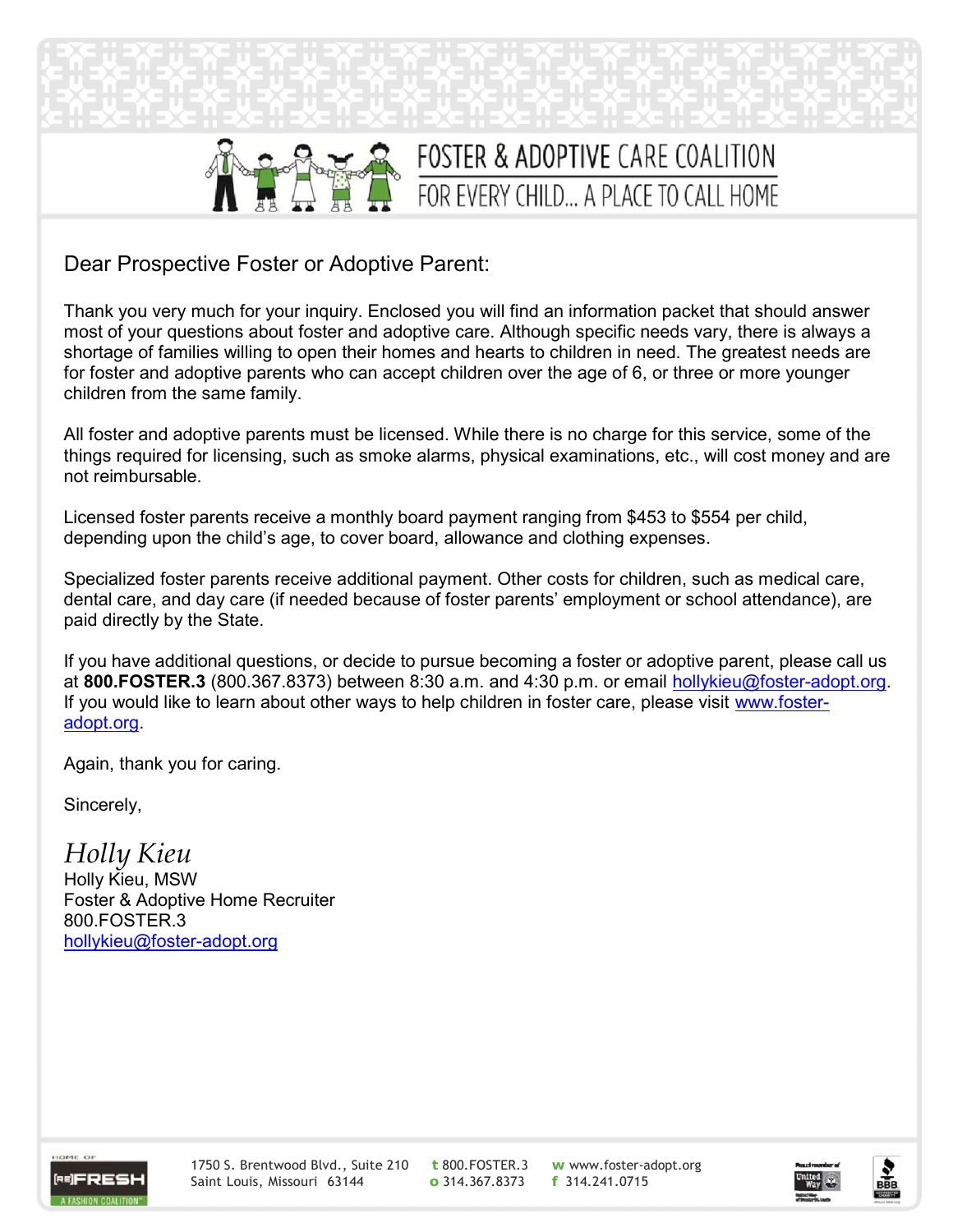### Basic Requirements

First, let's make sure that you meet the basic requirements to become a foster or adoptive parent. In Illinois you must be:

- At least 21 years old (you may be younger if caring for a relative)
- A citizen of the U.S. or a lawful immigrant
- Free of child abuse or criminal history\*
- Employed or have another form of reliable income
- Able to accommodate additional children in your home
- Willing to attend a 39 hour training program
- Willing to participate in a homestudy
- Willing to provide personal, employer, and medical references
- Complete a financial form
- \* Some offenses do not eliminate applicants

### Frequently Asked Questions

Do I have to be married? No. Licensing standards say that the licensees shall be either a single person or two persons in a marriage or civil union with each other. Each foster parent shall be willing and able to assume appropriate responsibilities for the child or children received for care. For those who are not married, the license will be in one person's name.

#### Can I become a foster parent if I'm LGBT?

Yes. Licensing Standards say that licensees shall be either a single person or two persons in a marriage or civil union with each other.

Can I / we work outside of the home? Yes. If foster parents are working or attending school leading to employment, child care for foster children placed in the home is paid directly by the state.

Do I have to own my home? No. Foster parents may own, rent or be buying their home, condo or apartment. Families who are renting need written permission from their landlord to become foster parents.

Does a child in foster care have to have his/her own room? No. Children of the same sex may usually share a room, but each child should have his/her own bed. Children may not share a room with an adult.

Where will the child go to school or day care? Foster children usually attend the local school in the foster parents' community. Foster parents decide where a foster child will attend day care and may choose any legal care arrangement.

Do I have to pay the child's expenses? No. Traditional foster parents are paid a monthly board payment ranging from \$453 to \$554 per child for board, clothing and personal allowance. The amount increases based upon the child's age. Foster parents caring for children with some special needs may receive a higher payment. All medical, dental and prescription costs for foster children are paid directly by the state. Day care expenses for children in foster care under age 13 are also state-paid if foster parents are working or going to school.

Are there income requirements for foster parents? No, but traditional foster parents need to have enough income to meet their own family's needs.

Why do children enter the foster care system? Most children are in foster care because of child neglect and/or child abuse. While a child is in foster care, his/her case manager works with the birth family to help solve the problems that led to the child being removed from their home.

www.foster-adopt.org/futureparents 2 Do I have a say as to which child is placed in my home? Yes. Foster parents may turn down any child referred, and should not accept a child if they feel they will not be a good match for the child.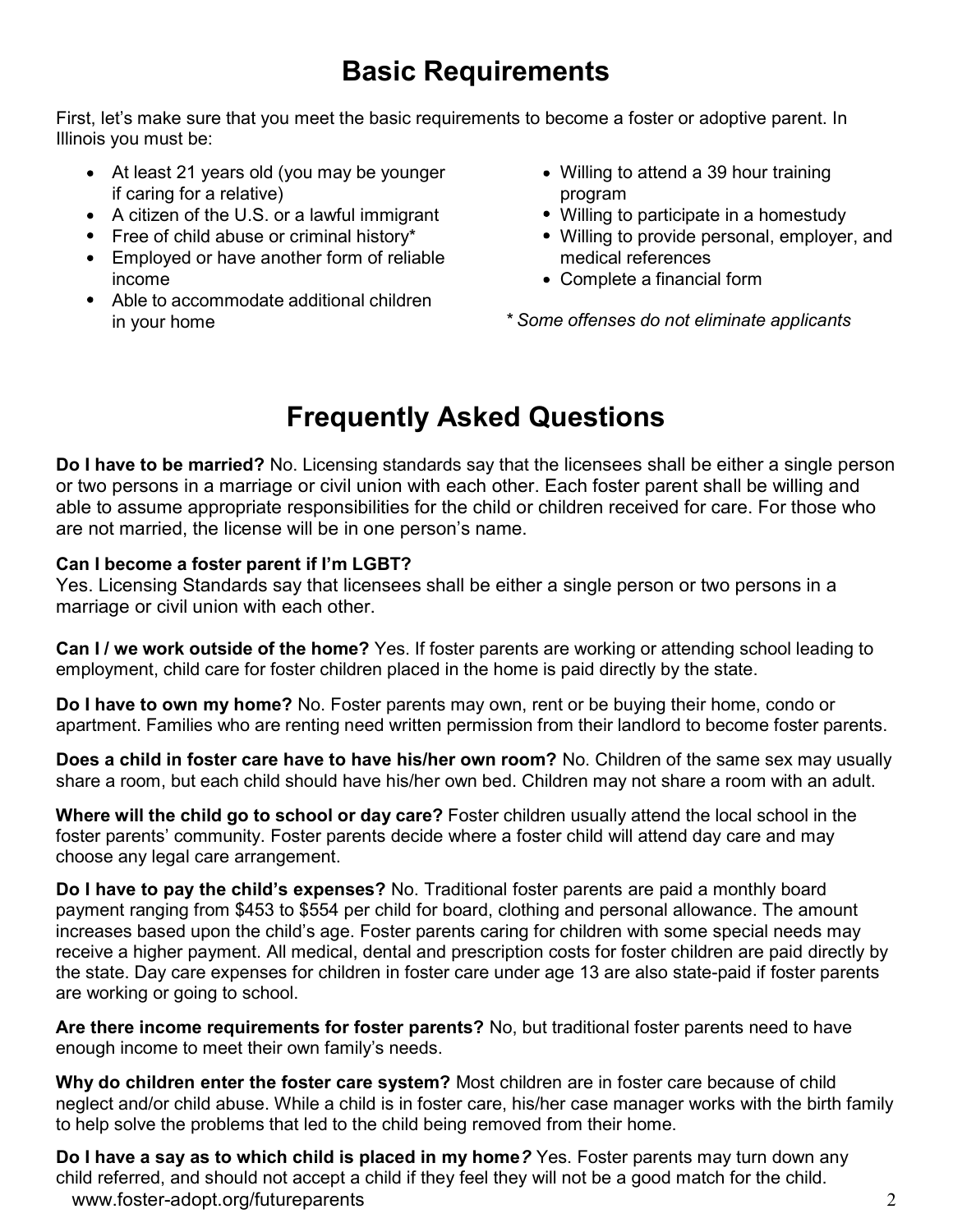Will the biological parents know where I live? Sometimes. Some foster parents are comfortable allowing biological parents to pick the child up or to visit in the foster home. Visits are always arranged by the child's case manager. Although case managers do not share this information without foster parents' permission, foster children may tell their parents where they are living. This has not proven to be a problem for foster parents.

How long will a foster child be in my home? There is no set length of time for a foster placement. Some children are returned to their parents' home within a few months, while other children remain in care for a longer period. Foster children are not returned home until the problems that led to their placement are resolved.

Who is legally responsible for foster children? Generally when children are placed in foster care, the state has or obtains guardianship of the child through the local circuit court. This allows the state to make certain primary life decisions for the child, such as where (s)he will live, to consent to medical treatment, and to sign other routine consents. The biological parents retain some rights, such as the right to visit.

Are foster children available for adoption? Usually not. The courts and the agencies that work with children are committed to permanency, meaning that children need and deserve a permanent home. If the biological family is unable to work out the problems that led to the child's placement after a reasonable period, the case manager may return to court and attempt to have their parental rights terminated. If this happens, or if the biological parents surrender their parental rights, the child is free for adoption.

If a foster child becomes free for adoption, may the foster parent apply to adopt? Yes. Under Illinois law, a foster parent receives first consideration if a child living in their home for six consecutive months becomes legally free for adoption. It is the foster parents' decision whether or not to apply to adopt.

Can a foster child attend church with his/her foster family? Yes. Foster children are often able to attend church with their foster parents. Always check with the child's case manager to determine if specific religious instruction is required.

#### Can I help out in another way if I'm not ready to foster yet?

Yes, there are many volunteer opportunities available to help children in foster care, such as mentoring, granting a child's Little Wish, becoming a Birthday Buddy, providing office support to an agency, or donating children's clothing to ReFresh/ReSource. We can help direct you to what matches your interests.

### Foster Care Approval Process

All Foster and Adoptive parents are licensed. The process includes the following:

- **Interviews** by Licensing Representatives with all members of the household of a prospective foster family. These interviews allow a prospective family to learn more about foster care & what to expect as foster parents. Interviews will generally take place in the foster home. During these visits, the Licensing Representative will examine the foster home to make sure that all Licensing Standards are met.
- At least three references who are not related to the prospective foster family members will be contacted by Licensing Representatives.
- **.** Licensing Representatives will conduct **background checks** to determine if household members have criminal convictions or have been perpetrators of child neglect/abuse.
- All members of the household will be asked to submit a **medical report** signed by a physician to confirm that they are free of communicable disease or physical/ mental conditions which would affect the family's ability to provide care. Licensing Representatives will provide the necessary forms to the prospective foster family later in the licensing process.
- **Prospective foster parents are required to attend PRIDE pre-service Foster Parent Training.** The purpose of PRIDE is to thoroughly prepare foster parents for their new responsibilities as members of a caring team.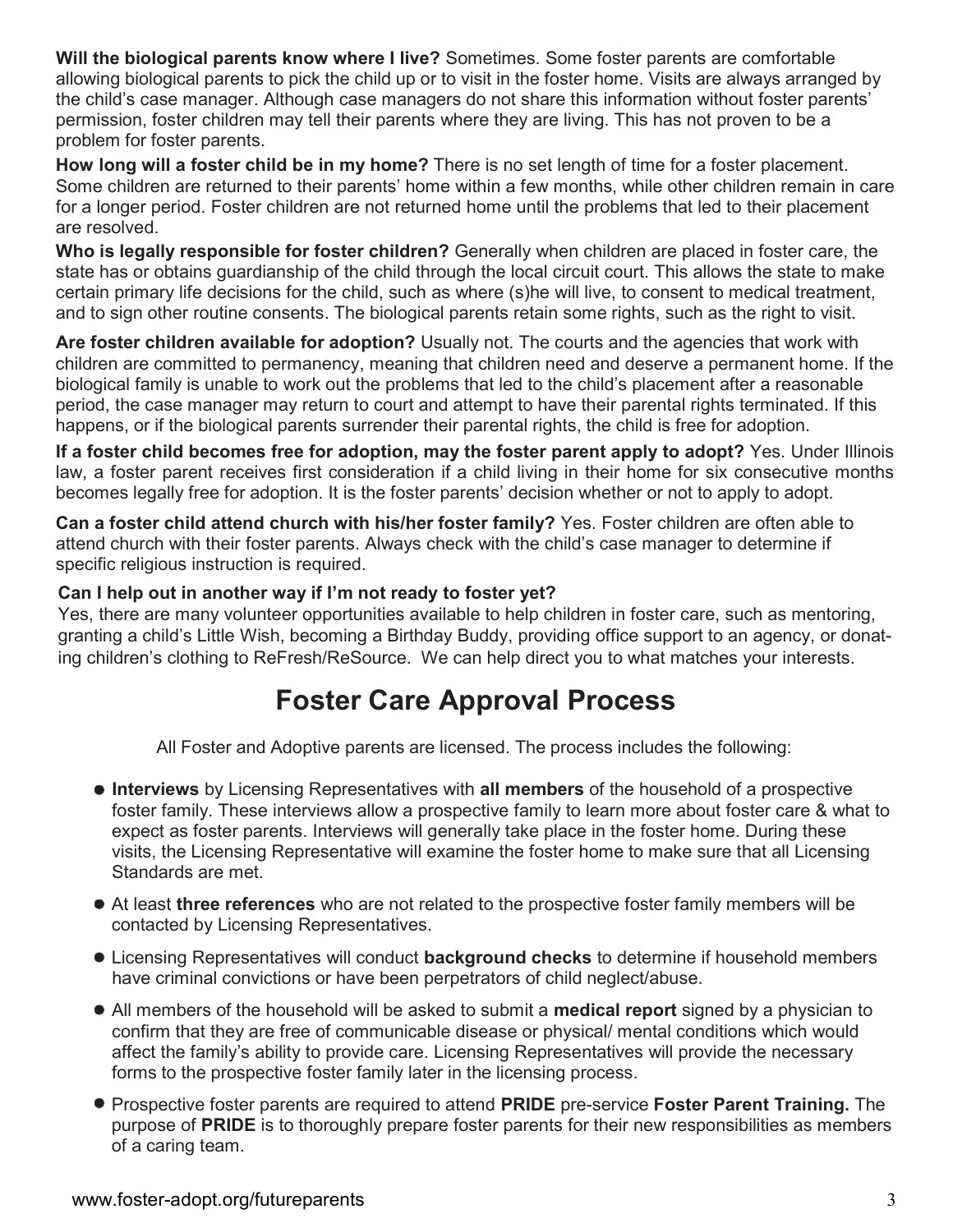### Pre-Service Foster / Adoptive Parent Training (PRIDE Training)

Foster and adoptive parents throughout Illinois are asked to attend 39 hours of pre-service training (called **PRIDE TRAINING)** in order to develop skills and better understand what will be asked of them and what they can expect as foster and adoptive parents.

The training is organized into 12 sessions of 3 hours each. Another 6 hours (2 more sessions) of educational advocacy training is also provided. The training is held on weeknights and on Saturdays at various locations in the Metro-East area. The training is team-taught by an experienced foster or adoptive parent and by a social worker.

Agencies realize that attending **PRIDE** training requires a large time commitment and are grateful for your willingness to participate. The training is thorough and practical.

# Foster PRIDE / Adoptive PRIDE

(Overview of Sessions)

#### Session One: Connecting with PRIDE

This session gives you the unique opportunity to learn about the world of foster care and adoption through the stories of children receiving child welfare services. You will discover how families are licensed and certified for this important work.

#### Session Two: Teamwork toward Permanency

This session lays the foundation for understanding how to support a child's birth family relationships by first exploring the ways in which families support a child's identity, cultural heritage, and self-esteem. You will also learn why we value permanence in the lives of children and how we seek to provide it. You will learn why teamwork is the best way to promote permanence for children and families.

#### Session Three: Meeting Developmental Needs – Attachment

This session reviews some of the "basics" of child growth and development. You will be asked to consider how important it is for children to form deep and lasting attachments. It also explores how abuse, neglect, and trauma impact a child's attachments, development, and behavior. You will review case vignettes to explore ways to building positive attachments with children to meet their developmental needs.

#### Session Four: Meeting Developmental Needs – Loss

When children are separated from the only family they have known, an overwhelming sense of loss may slow growth and development. This session covers the types of losses children have, stages of loss, and their impact on the child, along with how loss affects the child's behavior.

#### Session Five: Strengthening Family Relationships

This session focuses on how families instill identity, cultural heritage, and self-esteem in children. It also considers how the team can support the goal of reunification. Session Five gives very practical information about how to plan for visits, how to get children ready for them, and how to handle their reactions when the visit ends.

#### Section Six: Meeting Developmental Needs – Discipline

Session Six explores the challenge of discipline. It includes a definition of discipline, a set of goals, and a discussion about how discipline is different from punishment. You will review the agency's policy on discipline and discuss why physical punishment is not permitted.

#### Section Seven: Continuing Family Relationships

www.foster-adopt.org/futureparents 4